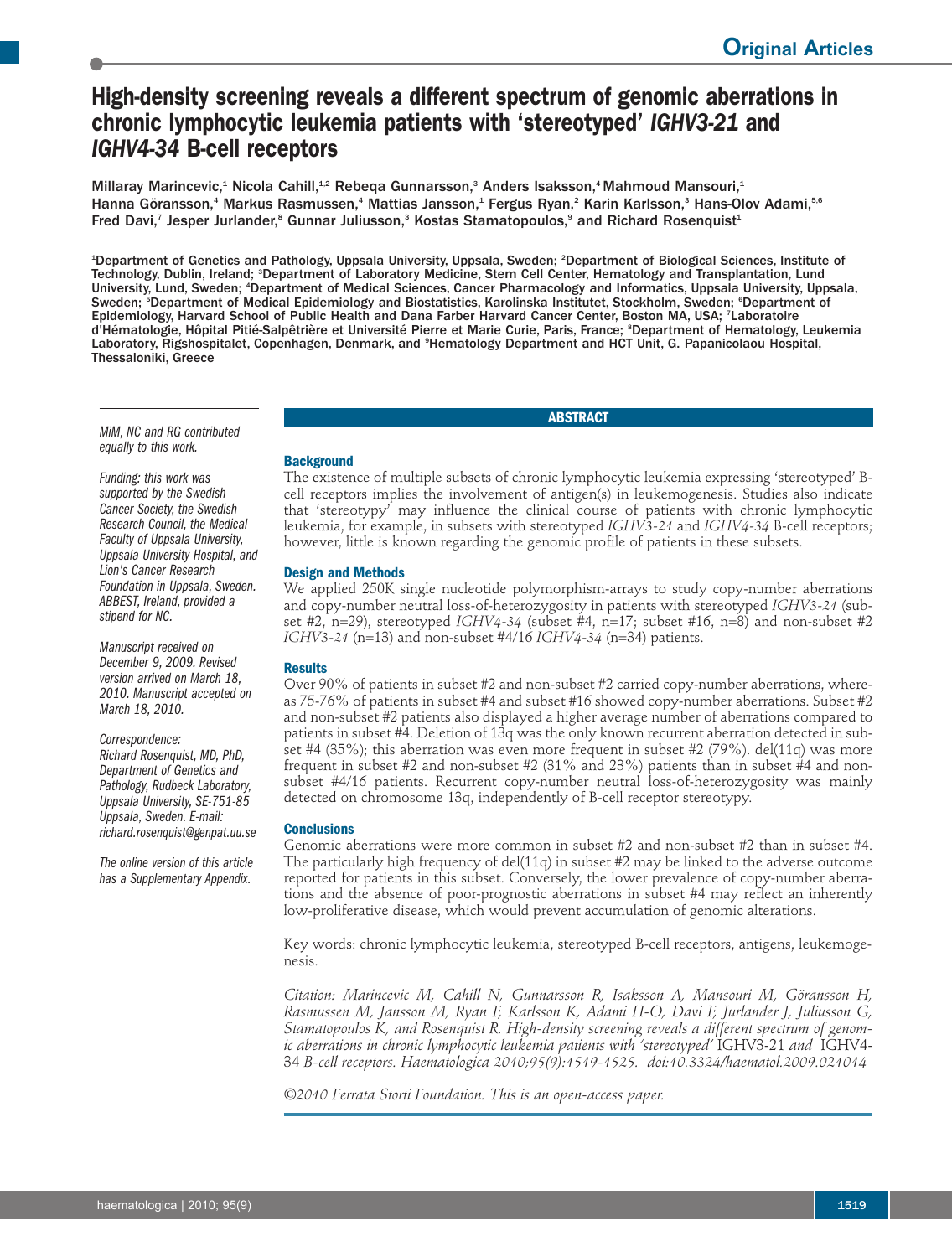#### **Introduction**

In chronic lymphocytic leukemia (CLL), the mutation status of the immunoglobulin heavy chain variable (*IGHV*) genes has emerged as one of the strongest prognostic markers, since it divides patients into two clinical subgroups, those with *IGHV*-mutated and those with *IGHV*unmutated CLL, with different prognoses. 1,2 Furthermore, CLL displays a remarkably biased *IGHV* repertoire with over-representation of a limited number of genes, such as *IGHV1-69*, *IGHV4-34*, *IGHV3-23* and *IGHV3-21*. 2-4 Several groups have reported multiple CLL subsets with almost identical, 'stereotyped' B-cell receptors (BCR) in up to about 30% of patients. $^{\scriptscriptstyle 3,5\text{-}11}$  These subsets are defined by certain criteria such as usage of similar *IGHV-D-J* genes and light-chain genes and an amino acid identity of  $60\%$  or more in the heavy-chain complementarity determining region 3 (CDR3), which is the main determinant of antigen specificity. 6,8-10 Considering the very low probability of finding two B-cell clones with almost identical BCR by chance alone, these findings have supported the notion that the development of CLL is not stochastic and suggests a potential role for antigens in leukemogenesis through the recognition of similar epitopes within each subset.

So far, more than 100 different subsets have been defined with stereotyped BCR, with some of the subsets being more frequent than others.<sup>9,10</sup> Interestingly, CLL subsets expressing a certain stereotyped BCR have also been indicated to share biological and clinical features. 9,12 For instance, *IGHV4-34/IGKV2-30* patients with stereotyped BCR (20 amino acids long, known as subset #4) have an indolent disease course compared to those with non-

|                                            |  |  |  |  |  |  |  |  | Table 1. Clinical data for IGHV3-21 and IGHV4-34 chronic lymphocytic |
|--------------------------------------------|--|--|--|--|--|--|--|--|----------------------------------------------------------------------|
| leukemia subgroups included in this study. |  |  |  |  |  |  |  |  |                                                                      |

| <b>Samples</b><br>$(n=101)$                                         | <b>Subset</b><br>#2<br>$(n=29)$ | <b>Non-subset</b><br>#2<br>$(n=13)$        | <b>Subset</b><br>#4<br>$(n=17)$        | <b>Subset</b><br>#16<br>$(n=8)$ | <b>Non-subset</b><br>#4/16<br>$(n=34)$ |
|---------------------------------------------------------------------|---------------------------------|--------------------------------------------|----------------------------------------|---------------------------------|----------------------------------------|
| Sex                                                                 |                                 |                                            |                                        |                                 |                                        |
| Male<br>Female                                                      | 19<br>10                        | 6<br>$\overline{7}$                        | 8<br>9                                 | $\boldsymbol{3}$<br>5           | 23<br>1                                |
| Median age<br>at diagnosis<br>years (range)                         | 62<br>$(50-86)$                 | 63<br>$(45-82)$                            | 57<br>$(37-72)$                        | 68<br>$(52-78)$                 | 60<br>$(42-72)$                        |
| Binet stage<br>A<br>B<br>$\mathcal{C}$<br>Not defined               | 12<br>8<br>$\overline{2}$<br>7  | 4<br>$\overline{4}$<br>$\overline{2}$<br>3 | 14<br>$\overline{2}$<br>$\theta$<br>1  | 6<br>1<br>$\theta$<br>1         | 27<br>1<br>1<br>5                      |
| <b>IGHV</b> mutation<br>status <sup>a</sup><br>Mutated<br>Unmutated | 20<br>9                         | 5<br>8                                     | 17<br>$\theta$                         | 8<br>$\theta$                   | 27<br>$\overline{7}$                   |
| <b>Treated</b> <sup>b</sup><br>Yes<br>N <sub>0</sub><br>Not defined | 7<br>13<br>9                    | $\overline{2}$<br>8<br>3                   | $\overline{2}$<br>14<br>1              | 1<br>7<br>$\theta$              | 14<br>15<br>5                          |
| Alive                                                               |                                 |                                            |                                        |                                 |                                        |
| Yes<br>N <sub>o</sub><br>Not defined                                | 13<br>14<br>$\overline{2}$      | 3<br>9<br>1                                | 15<br>$\overline{2}$<br>$\overline{0}$ | 6<br>1<br>1                     | 28<br>5<br>1                           |

*a Cases with* ≥*98% identity to germline were classified as unmutated,whereas cases with <98% identity were considered mutated. <sup>b</sup> Denotes treatment status of patient at sampling. Classified as stereotyped (subset) or non-stereotyped (non-subset) according to previously defined criteria. 9,10*

stereotyped *IGHV4-34*. <sup>9</sup> Furthermore, subset #4 patients have a low median age at diagnosis, IgG-switched BCR<sup>6,9,13</sup> and a potential association with persistent infection by common herpesviruses. <sup>14</sup> Another *IGHV4-34* subset, subset #16 (*IGHV4-34/IGKV3-20*, with a CDR3 that is 24 amino acids long), has been identified, although less is known about the clinical outcome for these patients. Approximately half of the patients with *IGHV3-21* CLL display a stereotyped BCR (known as subset #2) with a short and highly similar CDR3 (9 amino acids long) and usage of one particular *IG* lambda gene, *IGLV3-21*. 5,12,15 However, it appears that *IGHV3-21* patients with stereotyped and non-stereotyped BCR share an equally poor overall survival, independently of *IGHV* mutational status5,15,16 although stereotypy has been associated with a shorter time to progression and the presence of other markers of a poor prognosis. 9,17

No single genetic event has been found in all cases of CLL, although certain recurrent aberrations (e.g. deletions of 13q, 11q, 17p and trisomy 12) are frequently detected and can assist outcome prediction. <sup>18</sup> Patients carrying del(13q) as the sole abnormality have a favorable prognosis, <sup>19</sup> whereas patients with del(11q) (*ATM*) and del(17p) (*TP53*) have an inferior outcome. <sup>18</sup> Until now, few studies have investigated genomic aberrations specifically in relation to CLL subsets with stereotyped BCR. In one study, fluorescence *in situ* hybridization (FISH) analysis indicated a higher frequency of del(11q) in *IGHV3-21* CLL15 and, in another study, del(13q) was detected more frequently in *IGHV4-34* subset #4 patients than in non-subset patients, who carried more heterogeneous aberrations. $^{20}$ 

Since genomic profiling of stereotyped subsets might offer clues about the underlying leukemic processes, we here applied 250K single nucleotide polymorphism (SNP) arrays to investigate the presence of whole-genome copynumber aberrations and copy-number neutral loss of heterozygosity (CNN-LOH) in CLL patients with stereotyped and non-stereotyped *IGHV3-21* and *IGHV4-34* BCR. These relatively common subsets were chosen for analysis as they display distinctive as well as divergent clinical and biological features.

# **Design and Methods**

#### *Groups of patients*

In total, 101 CLL patients from collaborating institutes in France (n=15), Greece (n=25), Denmark (n=4) and Sweden (n=57) were studied. Most samples were derived from peripheral blood (n=88), but samples from bone marrow (n=8) and spleen (n=5) were also included. All samples were diagnosed according to recently revised criteria for  $CLL<sub>1</sub><sup>21</sup>$  and showed a typical immunophenotype and 70% or more tumor cells. Clinical data for all patients are summarized in Table 1. Subsets were defined according to Stamatopoulos *et al.* and Murray *et al.* 9,10 Twenty-nine samples were classified as subset #2 (*IGHV3-21/IGLV3-21* usage, CDR3 of 9 amino acids long) and 13 samples as non-subset #2 (*IGHV3-21* usage, heterogeneous CDR3 lengths). Seventeen samples were defined as subset #4 (*IGHV4-34/IGKV2-30* usage, CDR3 of 20 amino acids long, IgG-switched), 8 samples as subset #16 (*IGHV4- 34/IGKV3-20* usage, CDR3 of 24 amino acids long) and 34 as nonsubset #4/16 (IGHV4-34 usage, heterogeneous CDR3 lengths).

#### *Single nucleotide polymorphism-array analysis*

SNP-array experiments were performed according to the stan-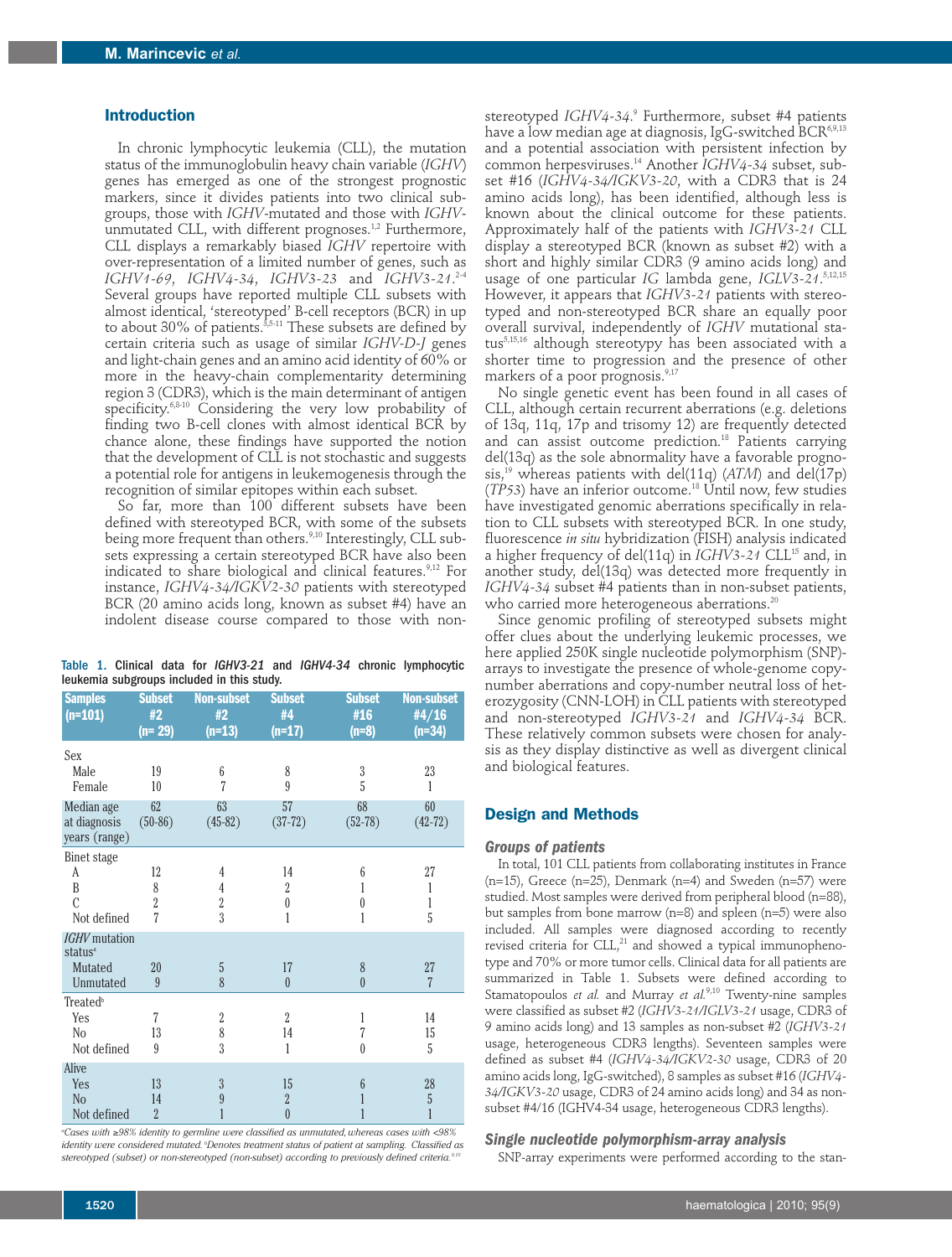dard protocols for Affymetrix GeneChip® Mapping NspI-250K arrays (Gene Chip Mapping 500K Assay Manual (P/N 701930 Rev2.), Affymetrix Inc., Santa Clara, CA, USA) and the arrays were scanned using the GeneChip® Scanner 3000 7G. Genotype calling and probe level normalization were performed in the Affymetrix GeneChip® Genotyping Analysis Software (GTYPE) 4.1 using the Dynamic Model (DM) algorithm and BRLMM. <sup>22</sup> The quality control specifies a neighbor score that represents the average of the Euclidean distances between the log2ratio of flanking SNP along the chromosomes. Low neighbor scores indicate a low noise level: a neighbor score of 0.4 or less was, therefore, applied as the cut-off for inclusion of samples. In order to produce log2ratios, copy-number normalization was performed using the Copy Number Analysis Tool (CNAT) 4.0.1. Normal samples (n=82) analyzed at the Uppsala Array Platform were used as a reference set.

## *Analysis of Affymetrix data for copy-number alterations*

Copy-number analysis using the rank segmentation algorithm and group comparisons were performed employing BioDiscovery Nexus Copy Number 3.0 software (BioDiscovery, El Segundo CA, USA). Copy-number analysis was performed using a significance threshold (*P* value) of  $1x10^{-6}$  and a log<sub>2</sub>ratio cut-off at  $\pm 0.2$  for regions sized 200-500 kbp and ±0.15 for regions longer than 500 kbp. These settings were defined through validation experiments in a previously described sample-set including 203 CLL samples. $^{23}$ Copy-number variations are genomic variants that exist in the human population and these polymorphic regions can be detected as gains and losses. <sup>24</sup> To exclude such polymorphic regions, we compared the regions detected in the copy-number analysis to frequent regions of copy-number variations reported by Redon *et al.* 25 and MacCarroll *et al.<sup>26</sup>* Regions that overlapped by less than 50% with copy-number variations were considered as true copy-number aberrations and included in the final analysis, as previously described. 23

#### *Copy-number neutral loss-of-heterozygosity analysis*

Analysis of CNN-LOH in CLL cells was performed using SNP array-data, taking into account the fraction of normal cells obtained from the flow-cytometry data, as previously described.<sup>27</sup> CNN-LOH regions were visualized by mapping them to 200 kb segments beginning at the chromosome start site. Regions containing CNN-LOH larger than 3 Mbp with less than 50% overlap with copy-number variations were considered for further analysis.

#### *Statistical analysis*

Statistical analysis was performed using the Statistica Software 8.0 (Stat Soft Inc., Tulsa, OK, USA). A  $\chi^2$  test was applied to determine any statistically significant differences in the frequency of the known recurrent aberrations between the studied groups (subsets/non-subsets and our general Swedish CLL cohort). Similarly, the one-way ANOVA test and t-test were applied to determine any statistically significant differences in the number and size of copy-number aberrations between groups of patients.

#### **Results**

We investigated stereotyped and non-stereotyped *IGHV3-21* and *IGHV4-34* CLL samples using high-density 250K SNP arrays, with particular interest in detecting genomic alterations in these specific subsets. Figure 1 shows the distributions of the number and size of copynumber aberrations in the various subsets, while details concerning the known recurrent aberrations found in these subgroups are provided in Figure 2 and Table 2.

# **IGHV3-21** *chronic lymphocytic leukemia - subset #2* **versus** *non-subset #2*

Our copy-number analysis showed that 97% (28/29) of subset #2 and 92% (12/13) of non-subset #2 *IGHV3-21* samples carried copy-number aberrations (Figure 1A). Both subgroups displayed a similar average of copy-number aberrations/sample (2.6 *vs*. 2.3 copy-number aberrations/ sample), although non-subset #2 patients carried larger copy-number aberrations compared to subset #2 (median size, 1.8 Mbp *versus* 1.39 Mbp, *P*=0.001) (Figure 1B, *Online Supplementary Table S1*). The known recurrent aberrations were detected in 90% of subset #2 and 54% of non-subset #2 patients (Table 2). The majority of subset #2 samples carried del(13q) (79%), while a smaller proportion of the non-subset #2 samples (31%) displayed this aberration (*P*=0.0024). A particularly high frequency of del(11q) was detected in subset #2 patients (9/29 samples, 31%) compared with our previous Swedish CLL array-based report (13%) (*P*=0.013) (Figure 2). <sup>23</sup> Also, a relatively high frequency of del(11q) was found in non-subset #2 cases (23%). Furthermore, of the samples with del(11q), 75% (9/12) also carried del(13q) (Figure 2-3). All 11q deletions were shown to cover the *ATM* gene. del(17p), covering the *TP53* gene, and trisomy 12 were only detected in non-subset #2 patients.

When excluding the known recurrent aberrations, losses were shown to be more common than gains in both subset #2 and non-subset #2 (*Online Supplementary Table S2*). When considering alterations less than or greater than 1 Mbp in size, a similar average of copy-number aberrations/sample was observed within subset #2 and non-subset #2 cases (*Online Supplementary Table S1*). Only two other recurrent alterations were identified on chromosomes 2q and 3p. Specifically, two subset #2 samples (6.9%) displayed a gain at 2q32.1 with an average size of 0.21 Mbp. These samples also demonstrated concurrent deletions of 11q and 13q. Furthermore, two subset #2 samples with 13q deletion demonstrated a loss at 3p21.31- 3p21.1 with an average size of 2.3 Mbp. Here, one nonsubset #2 patient carried del(17p), trisomy 12, a loss at 7q11.21 (0.7 Mbp) and a large novel loss at 16q11.2-16q21 (13.4 Mbp). In addition, large (>20 Mbp) non-recurring aberrations were identified at 4q, 4p, 5q, 14q and 21q, predominantly within non-subset #2 cases (*Online Supplementary Table S3*).

# **IGHV4-34** *chronic lymphocytic leukemia - subset #4* **versus** *subset 16* **versus** *non-subset #4/16*

Assessment of copy-number aberrations showed that 76% of subset #4 (13/17), 75% of subset #16 (6/8) and 88% of non-subset #4/16 (30/34) *IGHV4-34* patients carried such aberrations. The average number of copy-number aberrations/sample for non-subset #4/16, subset #16 and subset #4 cases were 2.1, 1.5 and 1.3, respectively (*Online Supplementary Table S1*). Subset #16 and non-subset #4/16 carried larger aberrations than subset #4 samples (Figure 1B), although the median size was not statistically different (0.64 Mbp, 0.95 Mbp, 0.74 Mbp, respectively, *P*=0.24). The known recurrent aberrations were identified in 35% of subset #4, 25% of subset #16 and 59% of non-subset #4/16 cases (Figure 2 and Table 2). The exclusive recurrent aberration in subset #4 cases was deletion of 13q (6/6 cases with known recurrent aberrations). Deletion of 13q was also detected in 44% (15/34) of non-subset #4/16 cases, while this aberration was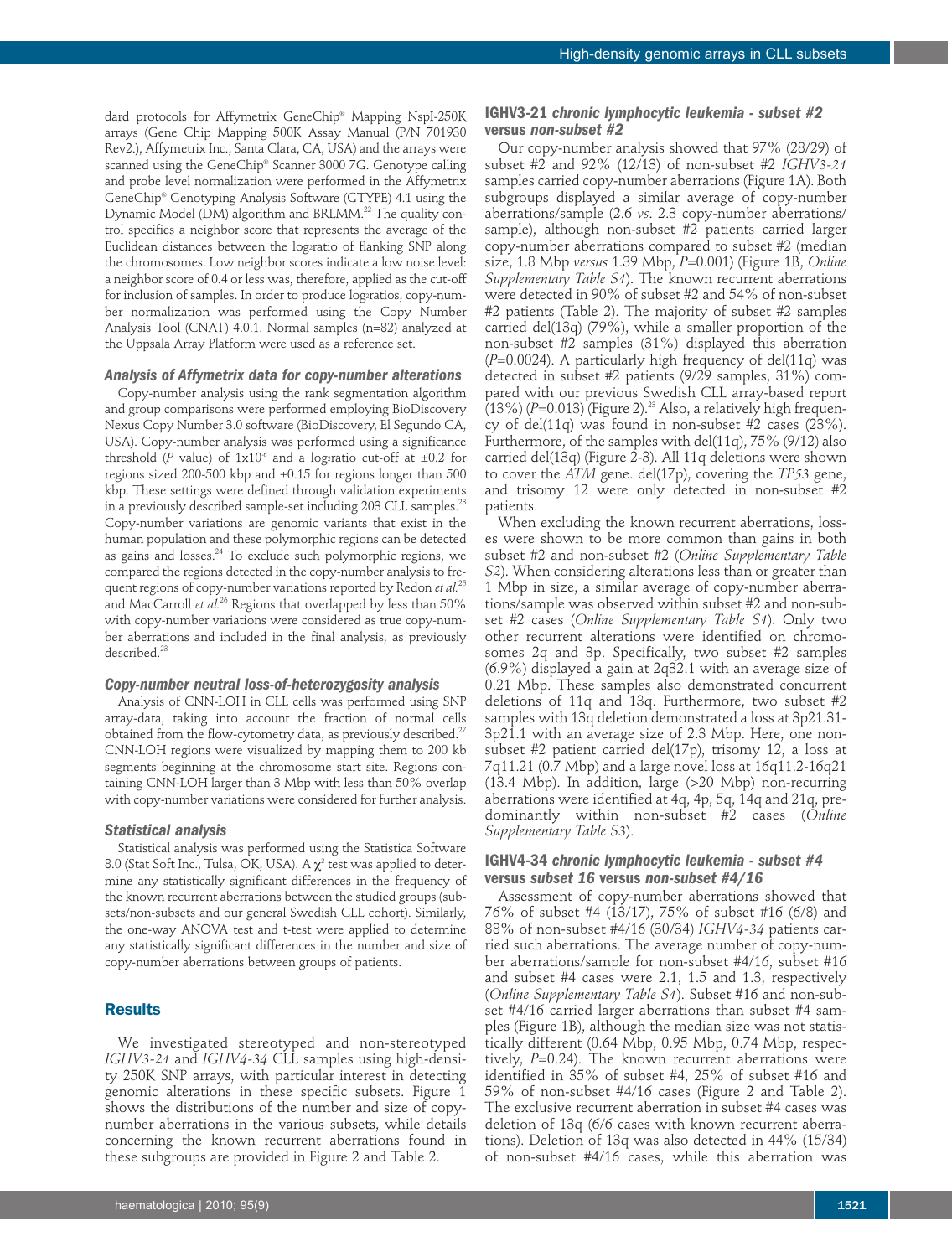absent in subset #16 cases. Deletion of 11q and trisomy 12 were only detected in subset #16 and non-subset #4/16 samples, whereas del(17p) was only observed in non-subset #4/16 samples (Table 2).

Upon removal of known recurrent aberrations from the analysis, losses were more frequent than gains in subset #4, and non-subset #4/16, but not in subset #16 (*Online Supplementary Table S2*). Furthermore, on examination of alterations greater or less than 1 Mbp, subset #4, subset #16 and non-subset #4/16 patients showed a similar average number of copy-number aberrations/sample and a comparable median length of the aberrations (*Online Supplementary Table S1*). Among the *IGHV4-34* cases three



Figure 1. Level of genomic complexity and size distribution of copynumber aberrations. The columns represent *IGHV4-34* samples; subset #4 (n=17), subset #16 (n=8) and non-subset #4/16 (n=34); *IGHV3-21* samples; subset #2 (n=29) and non-subset #2 (n=13) and a 'general' CLL cohort (n=203) from the study by Gunnarsson *et al.* 23 Samples from the current study that overlapped with our recent arraybased Swedish CLL cohort study<sup>23</sup> were not removed from analysis, as the overlap between studies was limited. (A) Level of genomic complexity in each group is based on the frequency of samples that carry a certain number of CNAs  $(0, 1, 2 \text{ or } \geq 3)$ . (B) The size distribution of copy-number aberrations ( $\leq 1$  Mbp, 1-5 Mbp or >5 Mbp) is shown as the frequency of the total number of copy-number aberrations. Note that subset #4 samples do not carry copy-number aberrations greater than <sup>5</sup> Mbp, whereas the non-subset #2 samples show the highest fre- quency of copy-number aberrations greater than <sup>5</sup> Mbp.

recurrent aberrations were revealed. A deletion on 2q37.3 (5 Mbp), covering the telomeric region, was detected in two subset #4 and two non-subset #4/16 samples. Two samples in the non-subset #4/16 group showed a gain on 7q34 covering 0.3 Mbp, while one subset #4 and one nonsubset #4/16 case carried an overlapping gain of 14q23.3 with an average size of 0.6 Mbp. Finally, non-recurring, larger aberrations (>20 Mbp) including trisomy 3, losses of 6q, 14q and gains of 8q, 13q, 22q were only detected in non-subset #4/16 (*Online Supplementary Table S3*).

# *Copy-number neutral loss-of-heterozygosity in* **IGHV3- <sup>21</sup>** *and* **IGHV4-34** *chronic lymphocytic leukemia*

The evaluation of CNN-LOH, i.e. allelic imbalances without a change in copy-number, revealed that most regions were non-recurrent between samples. For instance, when regions greater than 3 Mp were evaluated, ten non-overlapping regions were shown in subset #2/non-subset #2 *IGHV3-21* samples, whereas 16 individual CNN-LOH regions were detected in subset #4 and non-subset #4/16 *IGHV4-34* samples. However, a large recurrent CNN-LOH was detected on chromosome 13q in two subset #2, one subset #4 and two non-subset #4/16 samples, all of which carried a homozygous loss of 13q. Moreover, partially overlapping regions were identified on chromosome 20q11.21-q11.23 (overlapping region: 3.6



Figure 2. Frequency of patients carrying deletions of 11q and 13q individually or in combination. Each pie represents *IGHV3-21* samples in subset #2 (n=29) and non-subset #2 (n=13), *IGHV4-34* samples in subset #4  $(n=17)$ , subset #16 (n=8) and non-subset #4/16 (n=34), and a 'general' CLL cohort (n=203) from the study by Gunnarsson *et al.* <sup>23</sup> Samples that carry 'Any CNA' also include del(17p) and trisomy 12, which were infrequently detected in this study, as indicated in Table 2.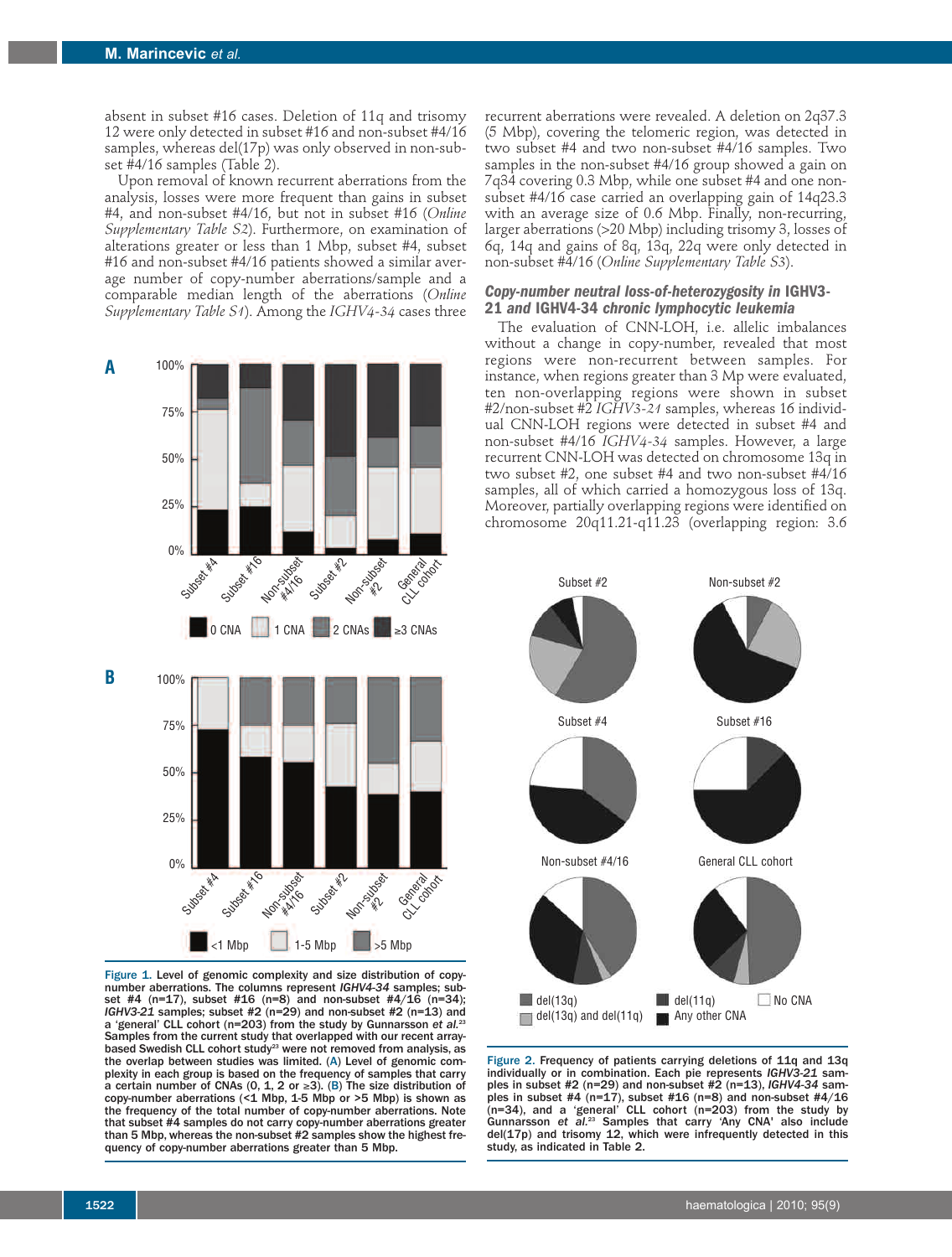Mbp) in one subset #2 and one non-subset #2 *IGHV3-21* sample. Among the *IGHV4-34* patients, two non-subset #4/16 samples had an overlapping CNN-LOH of 3.2 Mbp on chromosome 6p22.1.

## **Discussion**

Recently, several groups have reported multiple CLL subsets carrying closely homologous BCR with similar heavy and light-chain CDR3 sequences. 6-10 These stereotyped BCR suggest a potential role for antigens in leukemogenesis, a hypothesis also supported by recent studies detailing the BCR specificity in CLL. 28-32 Interestingly, patients in CLL subsets expressing a certain stereotyped BCR have been indicated to share biological and clinical features, for instance *IGHV3-21* subset #2 patients and *IGHV4-34* subset #4 patients. 9,12 Despite this, limited knowledge exists about the spectrum of genomic aberrations that occur in these different subsets, although such information might give hints of important genetic events occurring during disease development and/or evolution. To gain knowledge on this issue, we used a high-density SNP array to screen for whole-genome copy-number aberrations and CNN-LOH events in stereotyped subset #2 and subset #4/#16 cases and compared them to their nonstereotyped counterparts.

Focusing on *IGHV3-21* patients, our analysis revealed that a high frequency of subset #2 and non-subset #2 samples carried copy-number aberrations. In fact, both subset #2 and non-subset #2 displayed a similar average number of copy-number aberrations/sample, which was comparable to the level observed in our recent array-based study on Swedish CLL. <sup>23</sup> Hence, when accounting for all genomic alterations, *IGHV3-21* subset #2 and non-subset #2 cases do not appear to be more complex than other cases of CLL. That notwithstanding, differences were noted in the frequency of the known recurrent alterations, such as a high frequency of del(11q) among subset #2 patients (Figure 2). In fact, the frequency of del(11q) was higher in subset #2 than in either our Swedish CLL study or other previously reported FISH studies in CLL, 15,18,23 although a relatively high frequency was also observed in non-subset #2 patients.

Both *ATM* and *TP53* are important for maintaining genomic stability, with the former acting as a positive regulator of *TP53*. To assess the possibility that patients carrying a deletion of *ATM* also have *TP53* mutations, which may contribute to an adverse prognosis in CLL, we sequenced all *IGHV3-21* patients with del(11q) in search of *TP53* mutations (exons 4-8). However, none of the patients displayed any *TP53* mutation, which suggests that the deletion of *ATM* is sufficient to contribute to the adverse outcome observed in *IGHV3-21*-expressing CLL, particularly in subset #2 patients. Furthermore, the frequency of del(13q) was considerably higher in subset #2 than in non-subset #2 cases or in any other CLL material reported to date. 18,23 These aberrations may represent important genetic events during the pathogenesis of *IGHV3-21* CLL, particularly when considering the frequent finding of concurrent 11q and 13q deletions, especially in subset #2 cases (Figures 2 and 3). Hypothetically, these aberrations may be acquired during the phase of active stimulation by (unknown) antigens, which trigger the *IGHV3-21* precursor cell to undergo rapid cell division and hence make it susceptible to clonal alterations.

When investigating subset #4 *IGHV4-34* patients, a group known to have a favorable prognosis with few patients needing treatment, we observed a significantly lower average number of aberrations compared to that in non-subset #4/16, subset #2, non-subset #2 and patients in our recent array-based study (*P*=0.0067, *Online Supplementary Table S1*). <sup>23</sup> This difference was due to the fact that subset #4 carried a higher number of samples with no genomic aberrations compared to subset #2 and non-subset #2 samples (17% *versus* 5%), and that a larger proportion of subset#2/non-subset #2 patients displayed a higher number of copy-number aberrations per sample (Figure 1). Furthermore, the frequency of samples carrying the known recurrent alterations was considerably lower in subset #4 (Table 2). Indeed, the only known recurrent aberration identified in subset #4 was the favorable prognostic marker del(13q) (Figure 2), albeit detected at a lower frequency (35%) compared to a recent report, in which FISH analysis detected del(13q) in 62% of subset #4 cases. <sup>20</sup> However, this apparent discrepancy may be attributed to the fact that many of the subset #4 samples includ-

| Subgroup:                                   |                       | <b>IGHV3-21</b>           |                       | <b>General CLL cohort</b>                |                                |                  |
|---------------------------------------------|-----------------------|---------------------------|-----------------------|------------------------------------------|--------------------------------|------------------|
| <b>Subsets: (number)</b>                    | Subset #2<br>$(n=29)$ | Non-subset #2<br>$(n=13)$ | Subset #4<br>$(n=17)$ | <b>IGHV4-34</b><br>Subset #16<br>$(n=8)$ | Non-subset $#4/16$<br>$(n=34)$ | All<br>$(n=203)$ |
| Known recurrent<br>aberrations in total     | 32                    | 11                        | 6                     | 2                                        | 22                             | 169              |
| del(11q)                                    | 9(31%)                | 3(23%)                    | $\theta$              | 1(13%)                                   | 4(12%)                         | 27 (13%)         |
| Average size of $del(11q)$                  | 24.7 Mbp              | 26.1 Mbp                  | ٠                     | $29.9$ Mbp                               | 23.8 Mbp                       | 29.5 Mbp         |
| del(13q)                                    | 23 (79%)              | 4(31%)                    | 6(35%)                |                                          | 15(44%)                        | 110(54%)         |
| Homozygous $del(13q)$                       | $\mathfrak{h}$        | U                         |                       | $\theta$                                 |                                |                  |
| Average size del $(13q)$ *                  | 5.4 Mbp               | $13.6$ Mbp                | $1.35$ Mbp            |                                          | 7.8 Mbp                        | 4.6 Mbp          |
| Combination of $del(11q)$<br>and $del(13q)$ | 6(21%)                | 3(23%)                    | 0                     | $\theta$                                 | 1(3%)                          | 10(5%)           |
| Trisomy 12                                  |                       | 3(23%)                    | 0                     | 1(13%)                                   | 2(6%)                          | 23 (11%)         |
| del(17p)                                    |                       | 1(8%)                     |                       | $\theta$                                 | 1(3%)                          | 9(4%)            |

Table 2. Known recurrent alterations in *IGHV3-21* and *IGHV4-34* subsets compared to in a general chronic lymphocytic leukemia cohort.

Samples from this study that overlapped with our array-based Swedish CLL study<sup>21</sup> were not excluded from the large cohort, since this would have affected the comparison to general CLL material' in which IGHV3-21 and IGHV4-34 samples are represented (6.4% and 8.9% of samples, respectively). \*Homozygous and heterozygous deletions of 13q were combined to calculate average size (the average size was similar if they were divided into heterozygous/homozygous losses separately)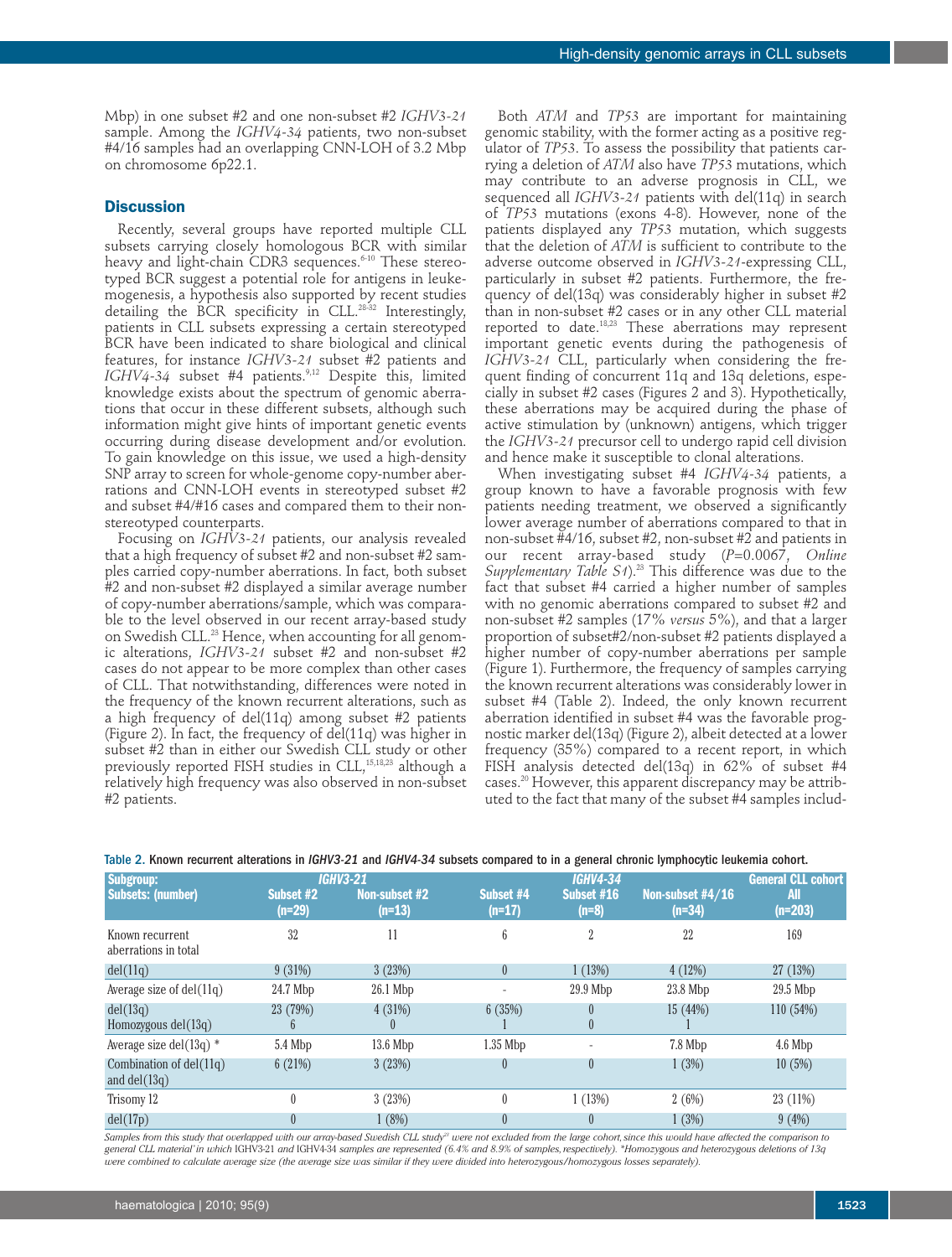

Figure 3. A high frequency of patients with *IGHV3-21* with del(11q) have a concomitant del(13q). All 12 *IGHV3-21* patients who carried del(11q) are displayed. The upper three are non-subset #2 patients and the remaining belong to subset #2.

ed in the aforementioned study showed a low percentage of CLL cells (7-15%) carrying del(13q) by applying FISH (K. Stamatopoulos, *unpublished data*), which would have remained undetected by SNP-array.

What could be the reasons why subset #4 cases acquire fewer genomic aberrations than subset #2 cases? We speculate that one important aspect could be the type of antigen stimulation that subset #4 CLL cells experience. Interestingly, IGHV4-34 antibodies are inherently autoreactive due to their recognition of the carbohydrate epitopes on the surface of red blood cells.<sup>33-35</sup> Sequence alterations by somatic hypermutation may be a means to eliminate or abrogate this autoreactivity, and thus, render IGHV4-34-expressing cells sufficiently safe to enter the peripheral repertoire. 33,36 In analogy to this observation, it is perhaps relevant to note that (i) IGHV4-34-expressing CLL is most often mutated, <sup>10</sup> and (ii) *IGHV*-mutated CLL cells have been shown to be less responsive than their unmutated counterparts upon IgM-crosslinking. <sup>37</sup> Hence, subset #4 CLL cells may represent a population of cells which are relatively anergic upon BCR crosslinking. 13 Additionally, we have recently demonstrated that subset #4 CLL cells show extensive intraclonal diversification, possibly due to ongoing antigenic stimulation. 14,38 Following these lines of evidence, it seems plausible that continuous (super)antigenic interaction may be necessary

for *IGHV4-34* CLL clones to be maintained, yet the lowproliferative "anergic" state cannot be overcome, thereby preventing the accumulation of additional genomic alterations. This is supported by our findings that subset #4 cases in general showed few copy-number aberrations, carried only the good prognostic marker del(13q), and followed a very indolent disease course.

Although our high density SNP-arrays could detect some novel aberrations, few of these were overlapping in subset and non-subset groups. For example, a concurrent gain on chromosome 2q and a loss at 3p were identified in two subset #2 cases. In *IGHV4-34* CLL, three recurrent aberrations were observed on chromosomes 2q, 7q and 14q but not in any particular subset. Furthermore, evaluation of CNN-LOH events showed that small non-recurring regions were frequent in all subset and non-subset groups. When focusing on larger regions (>3 Mbp), overlapping CNN-LOH events were detected on chromosome 6 in two non-subset #4/16 patients and on chromosome 20 in one subset #2 and non-subset #2 case. As described in previous CLL studies, we identified five cases with CNN-LOH on chromosome 13q. 23,39,40 This recurrent event was detected in both *IGHV3-21* and *IGHV4-34* CLL with no bias towards any subset/non-subset group. Since CNN-LOH on 13q always harbored a homozygous del(13q), this LOH might be of specific importance in CLL biology although not specifically in relation to stereotypy.

In conclusion, high-density screening for genomic aberrations revealed differences in the genomic spectra between subset #4 and subset #2/non-subset #2. As the frequencies of del(13q) and del(11q) were particularly high in subset #2, these deletions probably represent important genetic events during the development of *IGHV3-21* CLL. In contrast, subset #4 patients exclusively showed del(13q) and had a lower overall incidence of genomic aberrations. These features suggest that genomic aberrations may not play such a significant role in the pathogenesis of subset #4 CLL cases, which is reflected by their indolent disease course.

#### **Authorship and Disclosures**

MiM, NC and RG performed research, analyzed data and wrote the paper. AI, HG and MR performed bioinformatic analyses. MJ and MaM performed laboratory work and analyzed data. FR supervised the research. KK, HOA, JJ, and FD provided samples and associated data. GJ, KS and RR supervised the research and wrote the paper.

*The information provided by the authors about contributions from persons listed as authors and in acknowledgments is available with the full text of this paper at www.haematologica.org.*

*Financial and other disclosures provided by the authors using the ICMJE (www.icmje.org) Uniform Format for Disclosure of Competing Interests are also available at www.haematologica.org.*

# **References**

- 1. Damle RN, Wasil T, Fais F, Ghiotto F, Valetto A, Allen SL, et al. Ig V gene mutation status and CD38 expression as novel prognostic indicators in chronic lymphocytic leukemia. Blood. 1999;94(6):1840-7.
- 2. Hamblin TJ, Davis Z, Gardiner A, Oscier DG, Stevenson FK. Unmutated Ig V(H) genes are associated with a more aggressive form of chronic lymphocytic leukemia. Blood. 1999;94(6):1848-54.
- 3. Fais F, Ghiotto F, Hashimoto S, Sellars B, Valetto A, Allen SL, et al. Chronic lymphocytic leukemia B cells express restricted sets

of mutated and unmutated antigen receptors. J Clin Invest. 1998;102(8):1515-25.

4. Tobin G, Thunberg U, Johnson A, Thorn I, Soderberg O, Hultdin M, et al. Somatically mutated Ig V(H)3-21 genes characterize a new subset of chronic lymphocytic leukemia. Blood. 2002;99(6):2262-4.

5. Tobin G, Thunberg U, Johnson A, Eriksson